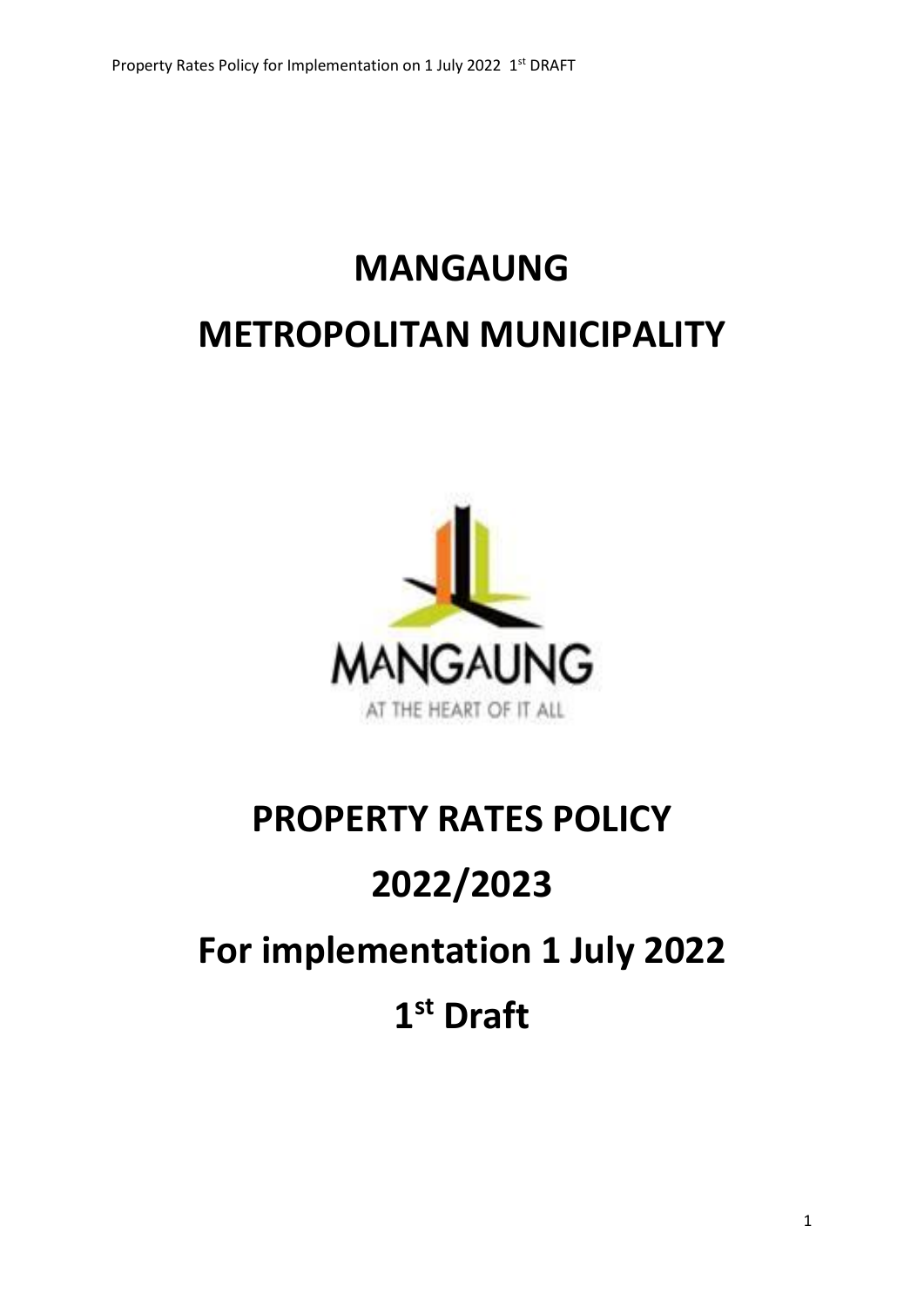# Index

| 1.  |                                                            |
|-----|------------------------------------------------------------|
| 2.  |                                                            |
| 3.  |                                                            |
| 4.  |                                                            |
| 5.  |                                                            |
| 6.  |                                                            |
| 7.  |                                                            |
| 8.  |                                                            |
| 9.  |                                                            |
| 10. |                                                            |
| 11. |                                                            |
| 12. |                                                            |
| 13. |                                                            |
| 14. |                                                            |
| 15. |                                                            |
| 16. | Payment of Rates on Property in Sectional Title Schemes 19 |
| 17. |                                                            |
| 18. |                                                            |
| 19. |                                                            |
| 20. |                                                            |
| 21. |                                                            |
| 22. |                                                            |
| 23. |                                                            |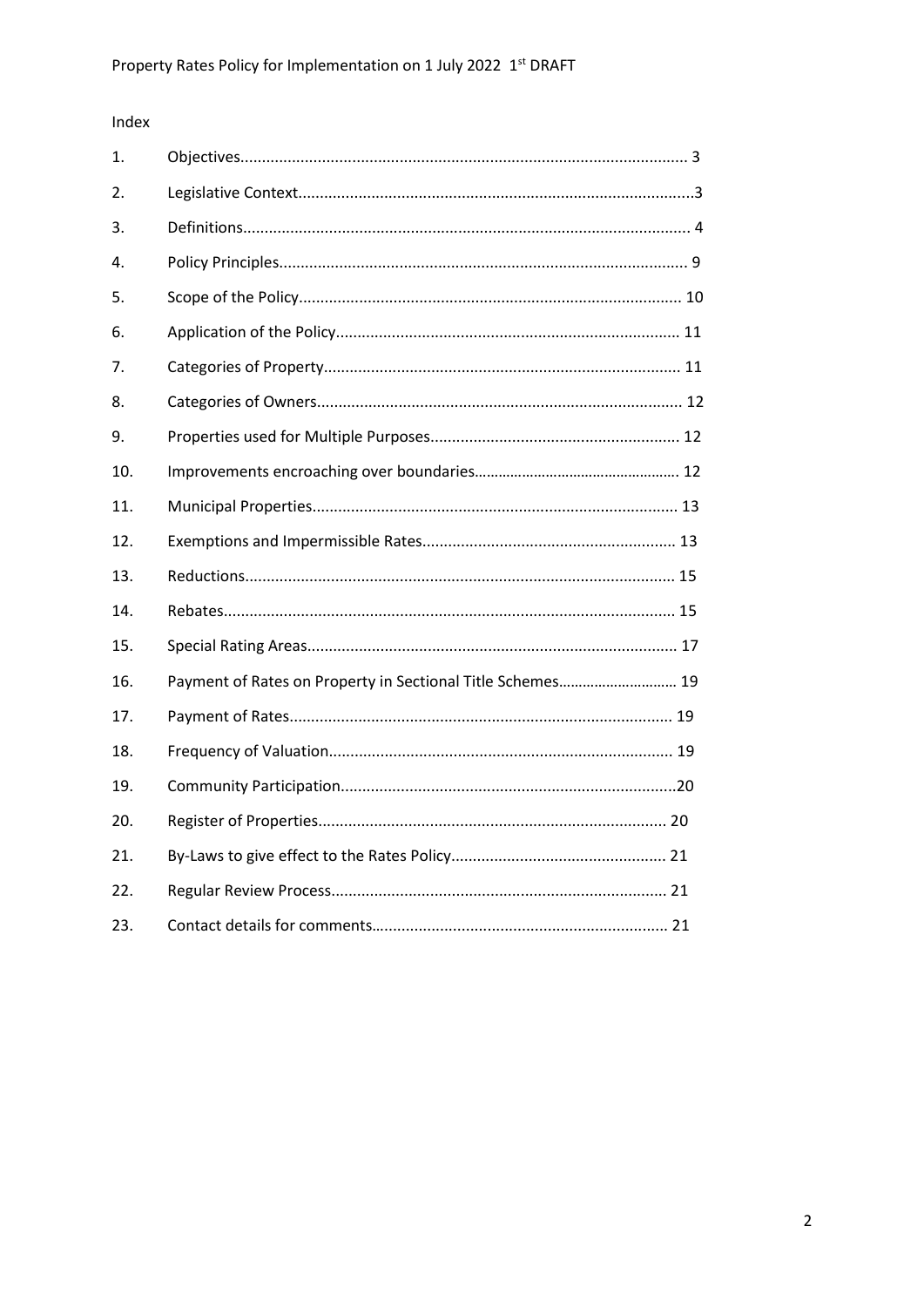# **MANGAUNG METROPOLITAN MUNICIPALITY - PROPERTY RATES POLICY**

# **1. OBJECTIVES**

The objectives of this policy are to ensure that:

- a. All ratepayers within a specific category are treated equally and reasonably;
- b. Rates are levied in accordance with the market value of the property;
- c. The rate will be based on the value of all rateable property and the amount required by Council to fund expenditure of rates related services reflected in the operational budget, taking into account any surpluses generated from Council services and the amounts required to finance exemptions, reductions and rebates that the municipality may approve from time to time;
- d. To optimally safeguard the income base of the municipality by only approving exemptions, reductions and rebates that is reasonable and affordable.

# **2. LEGISLATIVE CONTEXT**

- 2.1 This policy is mandated by Section 3 of the Local Government: Municipal Property Rates Act, 2004 (Act no 6 of 2004), as amended, which specifically provides that a municipality must adopt a Rates Policy.
- 2.2 In terms of Section 229 of the Constitution of the Republic of South Africa, 1996 (No 108 of 1996), a municipality may impose rates on property.
- 2.3 In terms of the Local Government: Municipal Property Rates Act, 2004 (Act No 6 of 2004), as

amended, a municipality in accordance with

- a. Section 2(1), may levy a rate on property in its area; and
- b Section 2(3), must exercise its power to levy a rate on property subject to
	- i) Section 229 and any other applicable provisions of the Constitution.

ii) The provisions of the Property Rates Act and any regulations promulgated in terms thereof; and

- iii) the rates policy.
- 2.4 In terms of Section 4 (1)(c) of the Local Government: Municipal Systems Act, 200 (Act No 32 of 2000), the municipality has the right to finance the affairs of the municipality by imposing, inter alia, rates on property.
- 2.5 In terms of Section 62(1)(f)(ii) of the Local Government: Municipal Finance Management Act, 2003 (Act No 56 of 2003) the Municipal Manager must ensure that the municipality has and implements a rates policy.
- 2.6 This policy must be read together with, and is subject to the stipulations of the Local Government: Municipal Property Rates Act, 2004 (Act No 6 of 2004), as amended, and any regulations promulgated in terms thereof from time to time.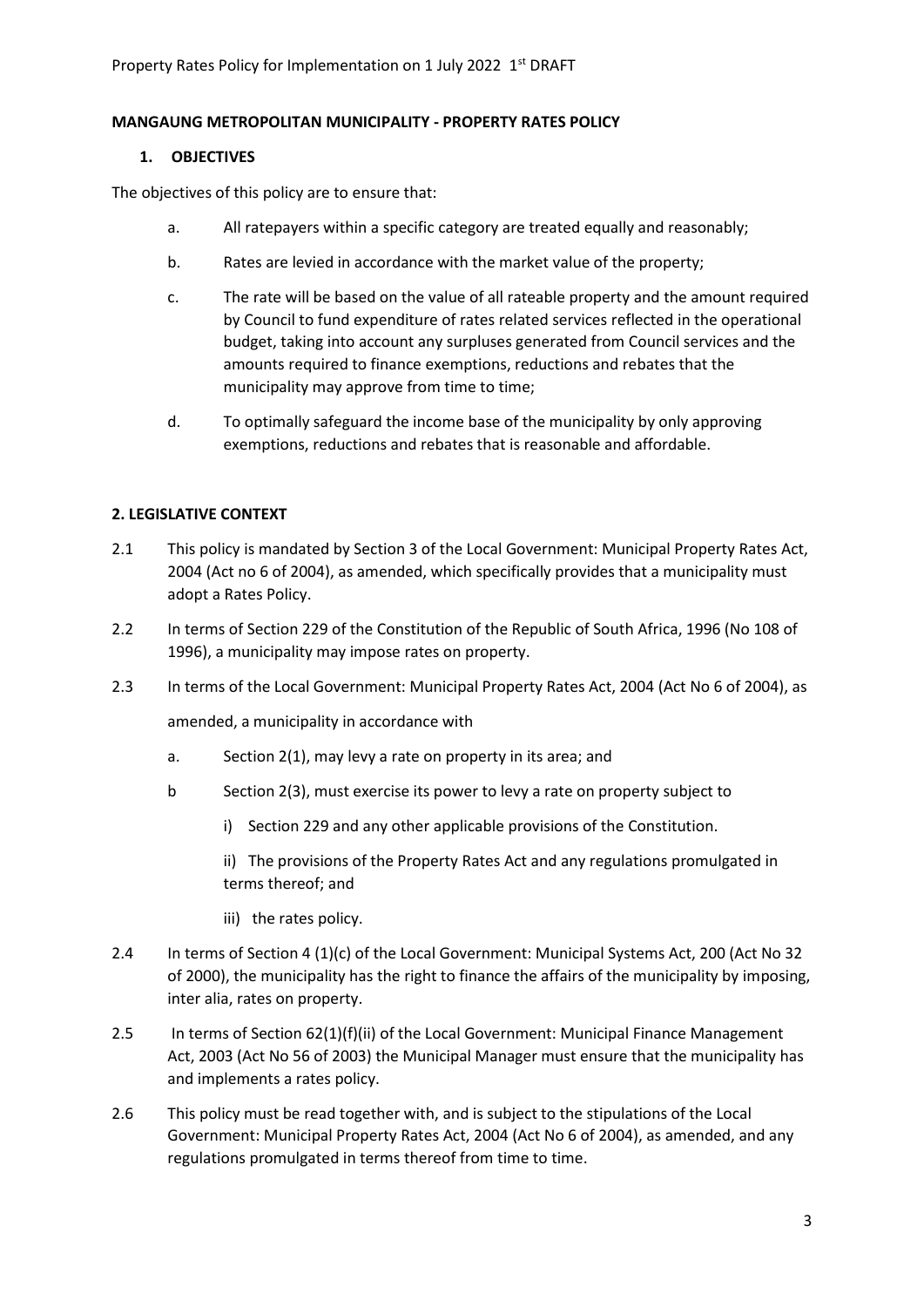# **3. DEFINITIONS**

- 3.1 **"Act"** means the Local Government: Municipal Property Rates Act (Act No 6 of 2004) and any amendment thereof;
- 3.2 **"Agent"**, in relation to the owner of a property, means a person appointed by the owner of the property-

(a) to receive rental or other payments in respect of the property on behalf of the owner; or

(b) to make payments in respect of the property on behalf of the owner;

- 3.3 **"Agricultural property"**, means property that is used primarily for agricultural purposes but, without derogating from section 9, excludes any portion thereof that is used commercially for the hospitality of guests, and excludes the use of the property for the purpose of ecotourism or for the trading in or hunting of game.
- 3.4 **"Annually"** means once every financial year.

# 3.5 **"Business and Commercial Property"**, means-

(a) property used for the activity of buying, selling, or trading in commodities or services and includes offices, crèches, private hospitals, private clinics, cell phone and Telkom towers and hotels; or

(b) Property on which the administration of the business of private or public entities take place.

(c ) Properties used for the purpose of trading and hunting of game

# 3.6 **"Category"**

(a) In relation to property, means a category of properties determined in terms of Section 8

of the Act; and

(b) In relation to owners of properties, means a category of owners determined in terms of

section 15 (2) of the Act.

- 3.8 **"Child-headed household"** means a household where the main caregiver of the said household is younger than 18 years of age. Child-headed household means a household headed by a child as defined in section 28(3) of the Constitution.
- 3.9 **"Definitions, words and expressions"** as used in the Act are applicable to this policy document wherever it is used.
- 3.10 **"Exclusion"** in relation to a municipality's rating power, means a restriction of that power as provided for in section 17 of the Act;
- 3.11 **"Exemption"** in relation to the payment of a rate, means an exemption granted by a municipality in terms of section 15 of the Act;
- 3.12 **"Guesthouses"** (Properties used for accommodation and hospitality purposes) means a dwelling, or individual units, where rooms are leased on a short-term basis which may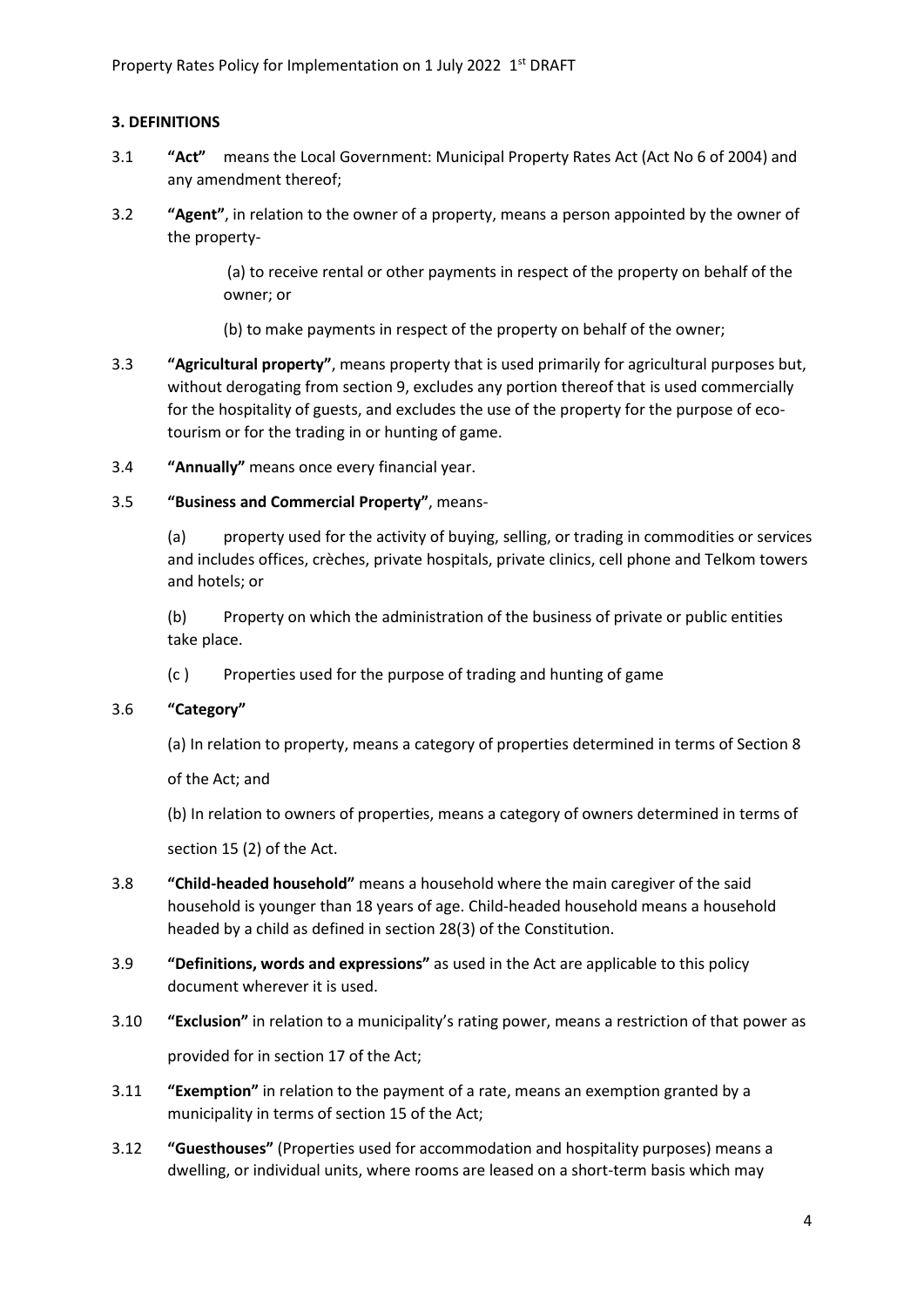include catering facilities for guests that stay overnight and with a maximum of 10 rooms housing not more than 16 guests. Facilities making provision for more than 10 rooms or for more than 16 guests in total, falls under the description of a hotel

- 3.13 **"Government properties (other than public service purposes and municipal properties)"**  means all other government properties not noted in terms of the definition of "Public Service Properties" without derogating from section 8(2) of the Act
- 3.14 **"Improvements encroaching over boundaries"** means where improvements encroach over

common boundaries of properties or where the utility of property achieve its highest and best use jointly with other property;

3.15 **"Industrial property"** means a branch of trade or manufacturing, production, assembling or

processing of finished or practically finished products from raw materials or fabricated parts. This includes grain silos, factories and any office or other accommodation on the same property, the use of which is incidental to the use of such a property;

- 3.16 **"Market Related Rental"** means the rental amount that a willing lessee and a willing lessor would realise in the open market;
- 3.17 **"Market Value"** in relation to a property, means the value of the property determined in accordance with section 46 of the Act;
- 3.18 "**Mining Property"** means a property used for mining operations as defined in the Mineral and Petroleum Resources Development Act, 2002 (Act 28 of 2002)
- 3.19 **"Multi-Purpose"** in relation to a property, means the use of a property for more than one purpose subject to Section 9 of the Act;
- 3.20 **"Non-Market Related Rental"** means the difference between the contractual rental amount and the market related rental exceeds the amount that would be levied in terms of property rates;
- 3.21 **"Municipality"** means the Mangaung Metropolitan Municipality;
- 3.22 **"Municipal Properties"** refers to a property that is registered or vested by usage in the name of the Municipality;
- 3.23 **"Occupier"**, in relation to a property, means a person in actual occupation of a property, whether or not that person has a right to occupy the property;
- 3.24 **"Office bearer"**, in relation to places of public worship, means the primary person who officiates at services at that place of worship;
- 3.25 **"Official residence"**, in relation to places of public worship, means: -

(a) a portion of the property used for residential purposes; or

(b) one residential property, if the residential property is not located on the same property as the place of worship'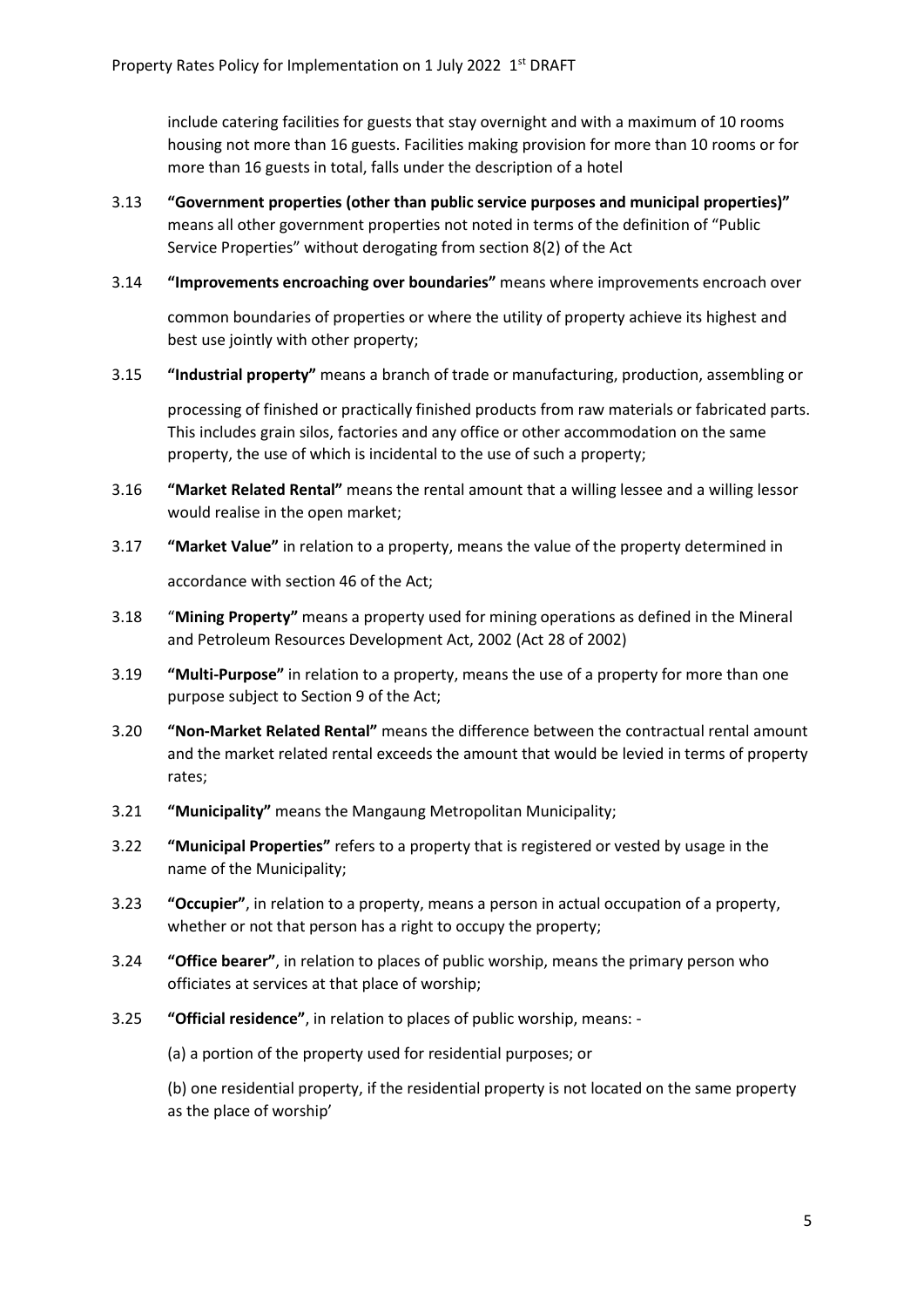Registered in the name of a religious community or registered in the name of a trust established for the sole benefit of a religious community and used as a place of residence for an office bearer;

# 3.26 **"Owner"**-

(a) In relation to a property referred to in paragraph (a) of the definition of "property", means a person in whose name ownership of the property is registered;

(b) In relation to a right referred to in paragraph (b) of the definition of "property", means a person in whose name the right is registered;

(c) In relation to buildings, other immovable structures and infrastructure referred to in

Section 17 (1)(f), means the holder of the mining right or the mining permit.

(d) In relation to a land tenure right referred to in paragraph (c) of the definition of "property" means a person in whose name the right is registered or to whom it was granted in terms of legislation; or

(e) In relation to public service infrastructure referred to in paragraph (d) of the definition of "property" means the organ of state which owns or controls that public service infrastructure as envisaged in the definition in the Act of the term "publicly controlled", provided that a person mentioned below may for the purpose of this Act be regarded by a municipality as the owner of a property in the following cases:

i A Trustee, in the case of a property in a trust excluding state trust land;

ii An executor or administrator, in the case of a property in a deceased estate;

iii A trustee or liquidator, in the case of a property in an insolvent estate or in liquidation;

iv A judicial manager, in the case of a property in the estate of a person under judicial

management;

v A curator, in the case of a property in the estate of a person under curatorship;

vi A person in whose name a usufruct or other personal servitude is registered, in the case of a property that is subject to a usufruct or other personal servitude;

vii A lessee, in the case of a property that is registered in the name of a municipality and is leased by it;

viii a lessee, in the case of property to which a land tenure right applies and which is leased by the holder of such a right; or

ix A buyer in the case of a property that was sold by a municipality and of which possession was given to the buyer pending registration of ownership in the name of the buyer;

3.27 **"Person"** includes an organ of state;

3.28 **"Place of Public Worship"**, means property used primarily for the purposes of congregation,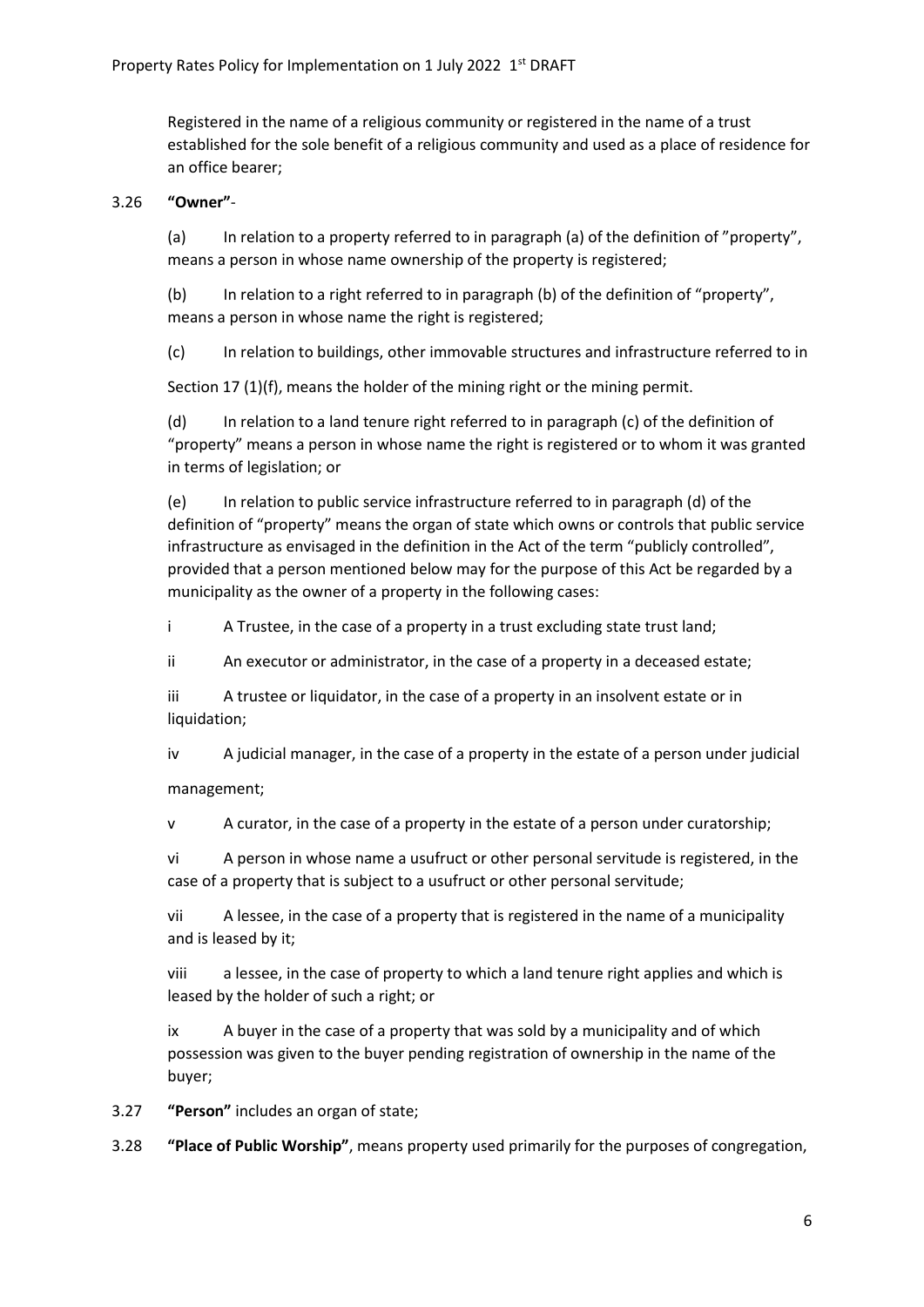excluding a structure that is primarily used for educational instruction in which secular or religious education is the primary instructive medium: Provided that the property is: -

(a) registered in the name of a religious community; or

(b) registered in the name of a trust established for the sole benefit of a religious community; or

- (c ) subject to land tenure right
- 3.29 **"Private Open Space"** means land which is in private ownership and that is used primarily as a private site for outdoor sports, play, rest, or recreation, or as a park
- 3.30 "**Private Road"** means a road or section of a road to be used by a specific landowner or group of landowners and normally will be governed by a Home Owners Association
- 3.30 **"Property"** means

(a) Immovable property registered in the name of a person, including, in the case of a sectional title scheme, a sectional title unit registered in the name of a person;

(b) A right registered against immovable property in the name of a person, excluding a

mortgage bond registered against the property;

(c) A land tenure right registered in the name of a person or granted to a person in terms of legislation; or

- (d) Public Service Infrastructure;
- 3.31 **"Properties Owned by Public Benefit Organisations and used for Specified Public Benefit Activities (PBO)"** means property owned by public benefit organisations and used for any specific public benefit activity listed in item 1 (welfare and humanitarian), item 2 (health care), and item 4 (education and development) of part 1 of the Ninth Schedule of the Income Tax Act;
- 3.32 **"Public Service Infrastructure"** means publicly controlled infrastructure of the following kinds:

(a) National, provincial or other public roads on which goods, services or labour move across a municipal boundary;

(b) Water or sewer pipes, ducts or other conduits, dams, water supply reservoirs, water

treatment plants or water pumps forming part of a water or sewer scheme serving the public;

(c) Power stations, power substations or power lines forming part of an electricity scheme serving the public;

(d) Gas or liquid fuel plants or refineries or pipelines for gas or liquid fuels, forming part of a scheme for transporting such fuels;

- (e) Railway lines forming part of a national railway system;
- (f) Communication towers, masts, exchanges or lines forming part of a communications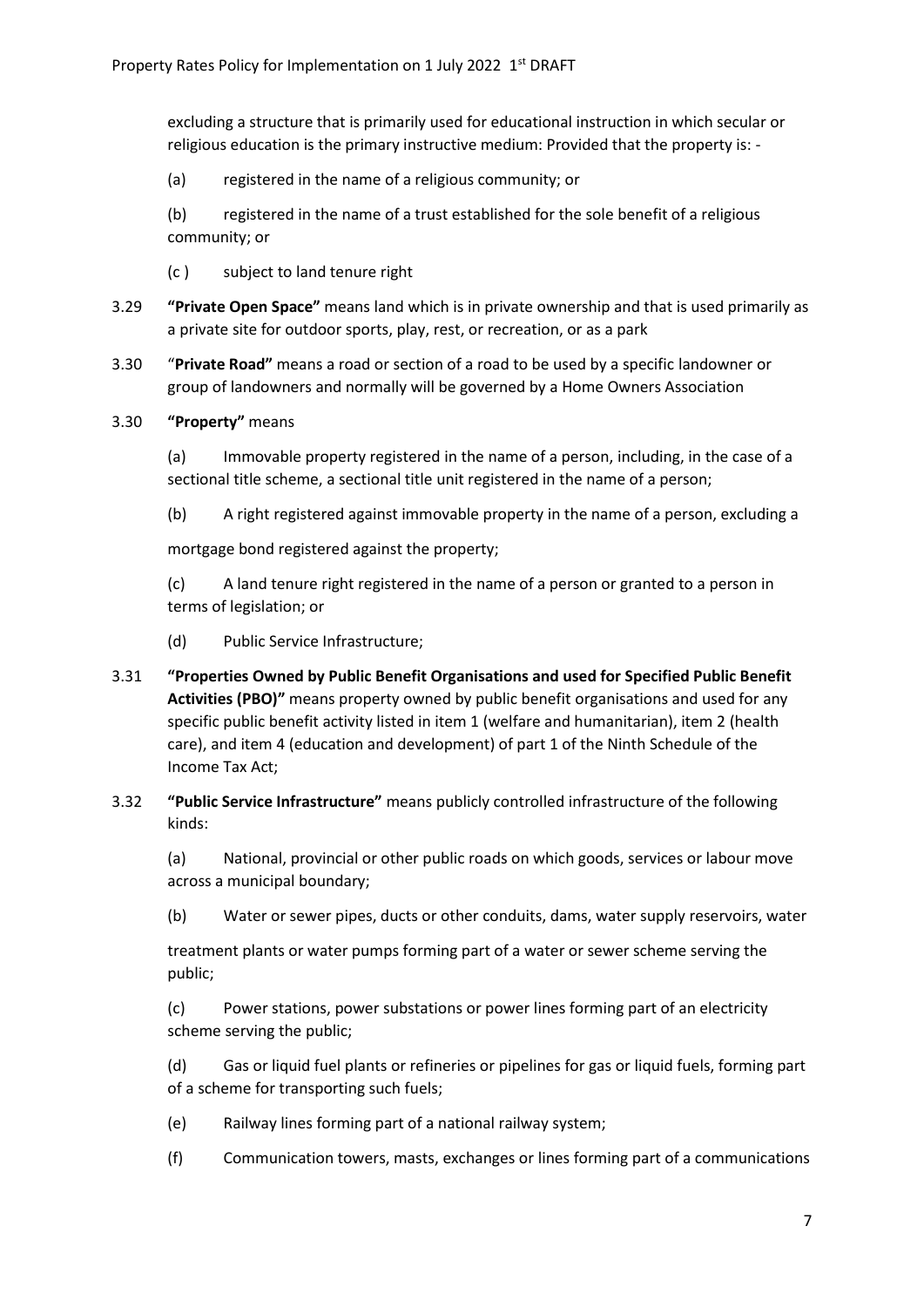system serving the public;

(g) Runways, aprons and the air traffic control unit at national or provincial airports, including the vacant land known as obstacle free zone surrounding these, which must be vacant for air navigation purposes,

(h) Breakwaters, sea walls, channels, basins, quay walls, jetties, roads, railway or infrastructure used for the provision of water, lights, power, sewerage or similar services of ports, or navigational aids, buoys, beacons or any other device or system used to assist the safe and efficient navigation of vessels;

(i) Any other publicly controlled infrastructure as may be prescribed; or

(j) a right registered against immovable property in connection with infrastructure mentioned in paragraphs (a) to (i);

- 3.33 **''Public service purposes"**, in relation to the use of a property, means property owned and used by an organ of state as—
	- (a) Hospitals or clinics;

(b) Schools, pre-schools, early childhood development centres or further education and training colleges;

- (c) National and provincial libraries and archives;
- (d) Police stations;
- (e) Correctional facilities; or
- (f) Courts of law,

But excludes property contemplated in the definition of 'public service infrastructure';

- 3.34 **''Ratio"**, in relation to section 19 of the Act, means the relationship between the cent amount in the Rand applicable to residential properties and different categories of nonresidential properties: Provided that the two relevant cent amounts in the Rand are inclusive of any relief measures that amount to rebates of a general application to all properties within a property category;
- 3.35 **"Rebate"** in relation to a rate on property, means a discount granted in terms of section 15 of the Act on the amount of the rate payable on the property;
- 3.36 **"Reduction"**, in relation to a rate payable on property, means the lowering in terms of section 15 of the Act of the amount for which the property was valued and the rating of the property at that lower amount;
- 3.37 **"Residential Property"** means a property included in a valuation roll in terms of section 48(2)(b) in respect of which the primary use or permitted use is for residential purposes without derogating from section 9;
- 3.38 **"Special Rating Area"** Council may by Council resolution determine an area within the municipality as a special rating area, and levy an additional rate on property in that area for the purpose of raising funds for improving or upgrading that area;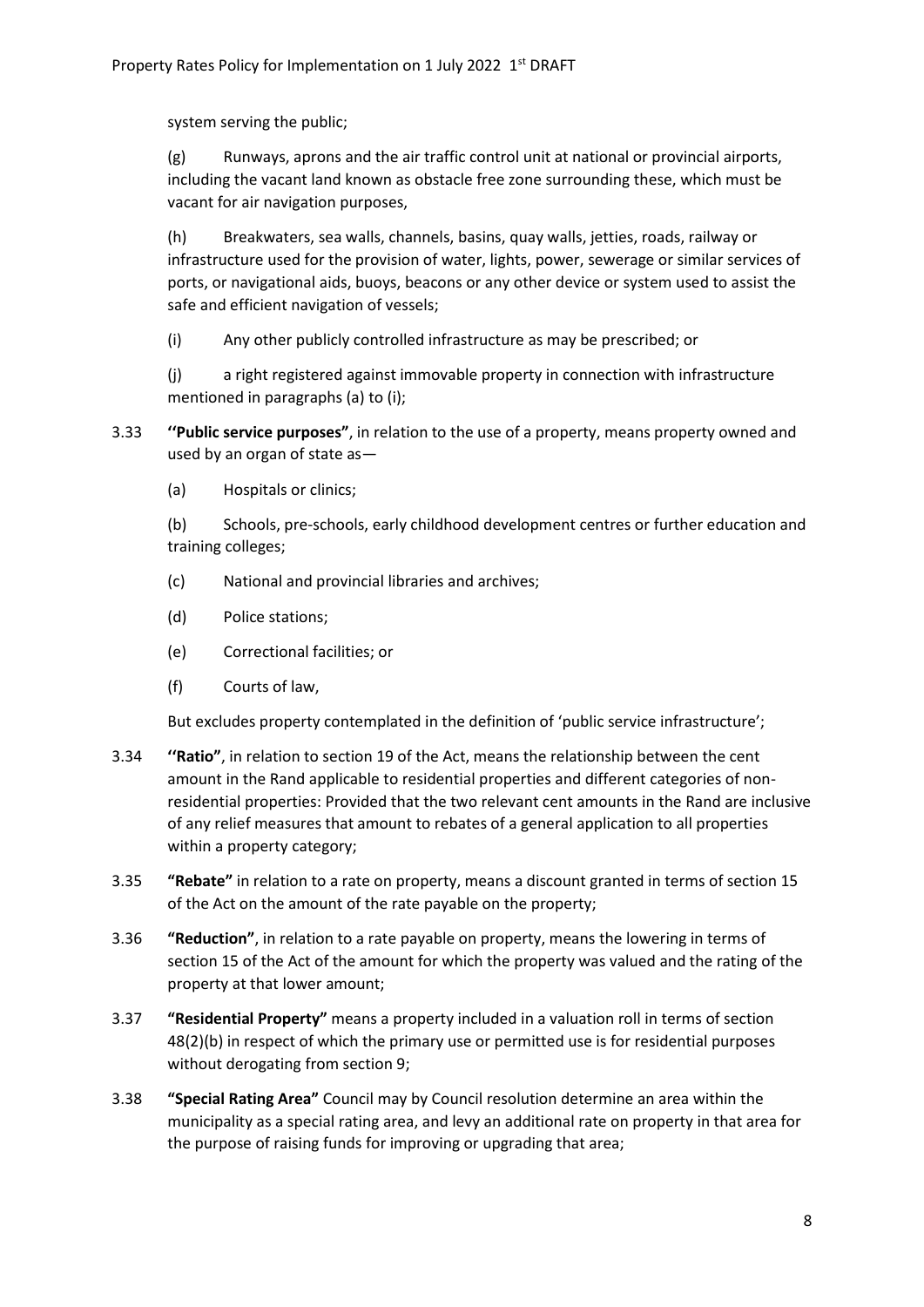- 3.39 **"State Owned Property"** refers to property used or owned by the State other than public service infrastructure including schools, universities, technikons, colleges, hospitals etc.;
- 3.40 **"Student Dwelling"** means a dwelling or part of a dwelling used for accommodation of a maximum of 10 students on a site with a maximum size of 1 100m², a maximum of 12 students on a site that varies between  $1.101m^2 - 1.500m^2$  and a maximum of 14 students on a site bigger than 1 500m², receiving instruction at a place of instruction or adult instruction, subject to the provisions of other legislation. A second dwelling can be permitted on the premises on condition that no restrictive conditions are registered in the relevant title deed that prohibits the development of a second dwelling on the site. In the case of two dwellings on one erf the maximum accommodation allowed will be for a total of 14 students (depending on the size of the erf). Cognition must be taken that no detached rooms will be permitted on the premises;
- 3.41 **"Threshold"** means the amount, determined from time to time by the Council during its annual budget process referred to in section 12 of the Act, to be deducted from the market value of residential properties, resulting in rates to be determined on the balance of the market value of such properties only;
- 3.42 **"Township Development"** this category is for properties held under deed of title (Township Title) in respect of which a township register was opened but shall exclude those portions in respect of which a Certificate of Registered Title was issued by the Registrar of Deeds Office;
- 3.43 **"Vacant Land"** means land on which no immovable improvements have been erected excluding farm properties not used for any purposes as contemplated in section 8(2)(e) of the Act;
- 3.44 **"Zoning"** means the purpose for which land may lawfully be used or on which buildings may be erected or used, or both, as contained in any applicable Town Planning Scheme and "zoned" has corresponding meaning;

# **4. POLICY PRINCIPLES**

- 4.1 Apart from meeting legislative requirements, this policy also emanates from the objectives determined in Council's anti-corruption policy.
- 4.2 The levying of a rate on a property is an exclusive right of the Municipality which will be exercised: -
	- (a) Optimally and comprehensively within the Municipality; and
	- (b) With consideration of the total revenue source of the Municipality.
- 4.3 The rating of properties will be done independently, justly, equitably and without prejudice and this principle will also be applied with the determination of criteria for exemptions, reductions and rebates as provided for in section 15 of the Act.
- 4.4 The levying of property rates must be implemented in such a way that:
	- (a) It is aimed at development;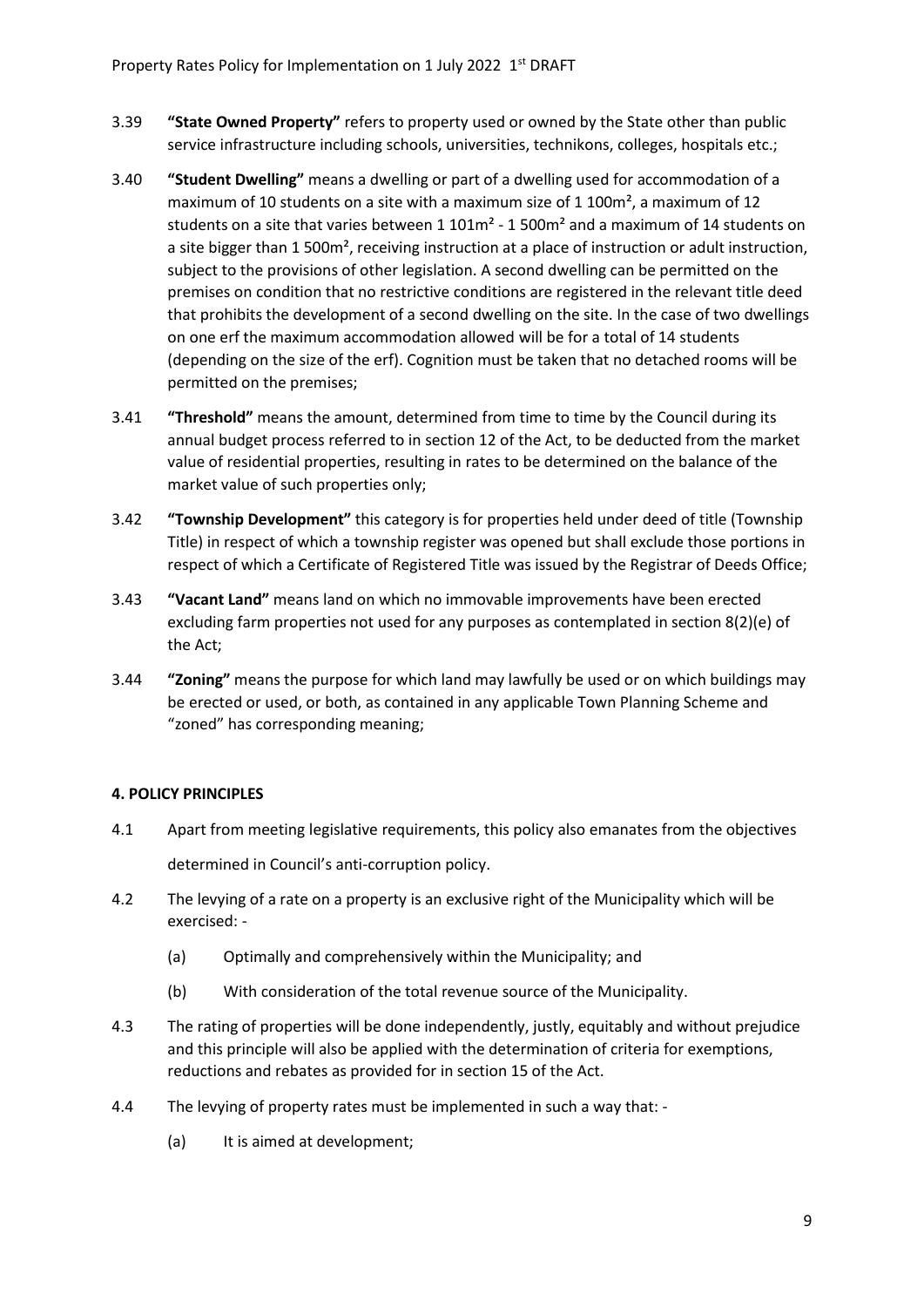(b) It promotes sustainable local government by providing a stable and constant revenue source within the discretionary control of the Municipality; and

- (c) It promotes economic, social and local development.
- 4.5 Property rates will be levied to:
	- (a) Correct the imbalances of the past; and
	- (b) Minimise the effect of rates on the indigent
	- 4.6 The market value of a property serves as basis for the calculation of property rates.
- 4.7 The tariff rate will be based on the value of all rateable properties and the amount the Municipality needs to fund community and subsidised services, after taking into account any possible surplus generated from trading and economic services and the amounts required to finance exemptions, rebates and reductions of rate, as approved by council from time to time.
- 4.8 Trade and economic services will be financially ring fenced and tariffs and service charges will as far as possible be calculated in such a way that the revenue generated covers the cost of the services or generate a surplus.
- 4.9 The provision for operating capital and bad debt must be related to community and subsidised services and must not include any provisions in respect of trade and economic services.
- 4.10 Property Rates will be used to finance community and subsidised services.
- 4.11 Surpluses from trade and economic services may be used to subsidise community and subsidised services.
- 4.12 The revenue basis of the Municipality will be optimally protected by limiting the exemptions, rebates and reductions.
- 4.13 The Chief Financial Officer must, subject to the guidelines provided by the National Treasury and Mayoral Committee of Council, make provision for the following categories of municipal services: -
	- (a) Trade services;
	- (b) Economic services;
	- (c) Community Services funded from Property Tax.

## **5. SCOPE OF THE POLICY**

This policy document guides the annual setting (or revision) of property rates tariffs. It does not necessarily make specific property rates tariff proposals. Details pertaining to the applications of the various property rates tariffs are annually published in the Provincial Gazette and the municipality's budget documents, which must be read in conjunction with this policy.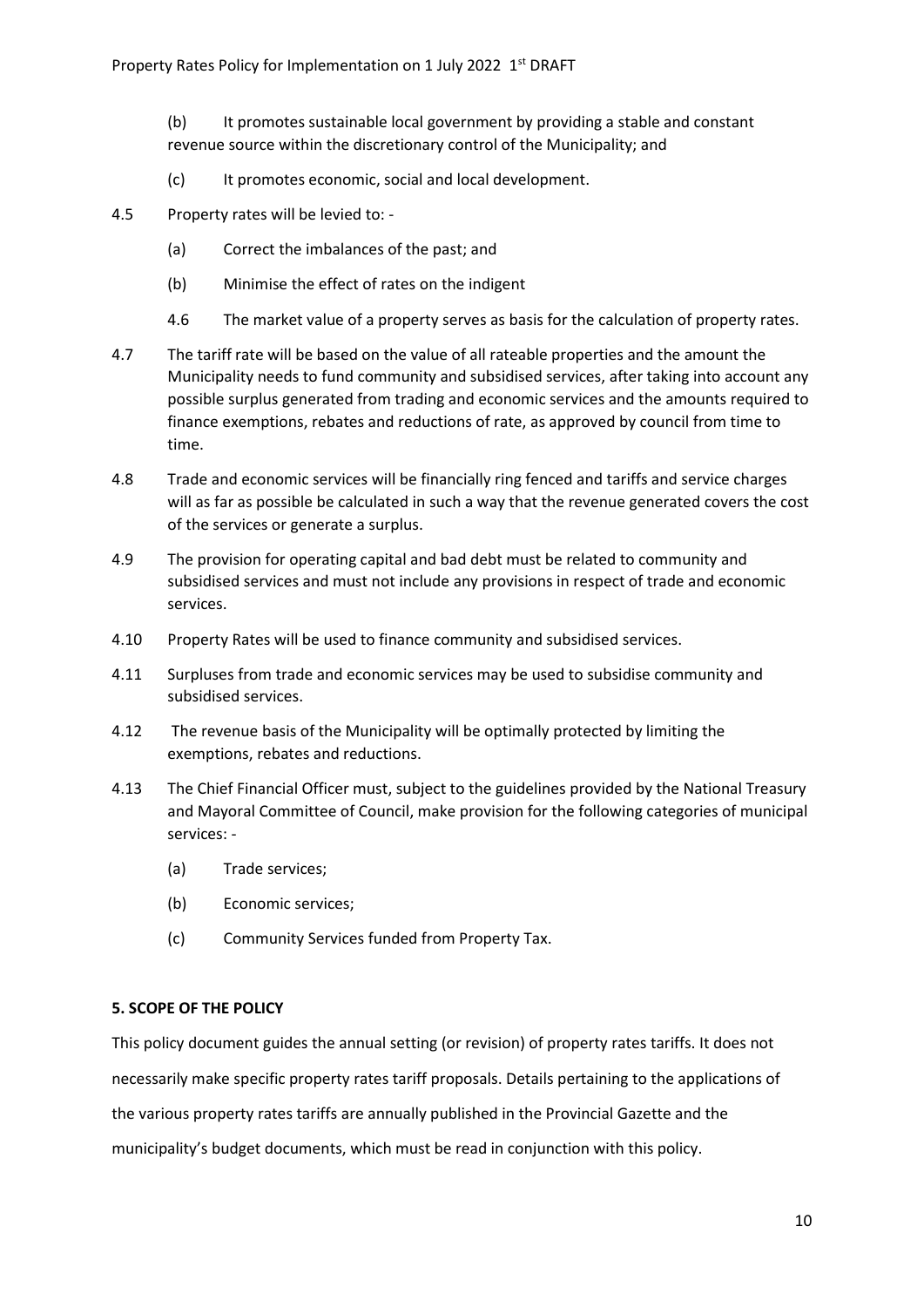## **6. APPLICATION OF THE POLICY**

In imposing the rate in the rand for each annual operating budget component, the municipality shall grant exemptions, rebates and reductions to the categories of properties and categories of owners as allowed for in this policy document.

## **7. CATEGORIES OF PROPERTY**

7.1 Subject to section 19 of the Act, levy different rates for different categories of rateable property, as determined in section 8 subsection (2) of the Act, the categories were determined according to the following criteria—

7.1.1 Actual use of the property;

7.1.2 Permitted use of the property; or

7.1.3 a combination of 7.1.1 and 7.1.2.

7.2 Differential rating among the various property categories will be done by way of setting a different cent amount in the rand for each property category.

7.3 The Municipal Valuer of the Mangaung Metropolitan Municipality will be responsible for the categorising of the properties and the maintenance thereof, and any change in the actual use of the property, may result in the change of categories.

Categories of all rateable and non-rateable purposes are determined as follows:

- 7.3.1 Agricultural Properties;
- 7.3.2 Business and commercial properties;
- 7.3.3 Government Properties (Other than public service purposes and municipal properties);
- 7.3.4 Industrial Properties;
- 7.3.5 Mining Properties;
- 7.3.6 Municipal Owned Properties used for Municipal and Public Purposes;
- 7.3.7 Private Open Space;
- 7.3.8 Private Road;
- 7.3.9 Properties owned by an organ of state and used for public Service Purposes
- 7.3.10 Properties owned by Public Benefit Organisations and used for specified Public Benefit Activities (PBO);
- 7.3.11 Properties used for accommodation and hospitality purposes (Guesthouses);
- 7.3.12 Properties used for Multiple Purposes;
- 7.3.13 Properties used for Public Worship;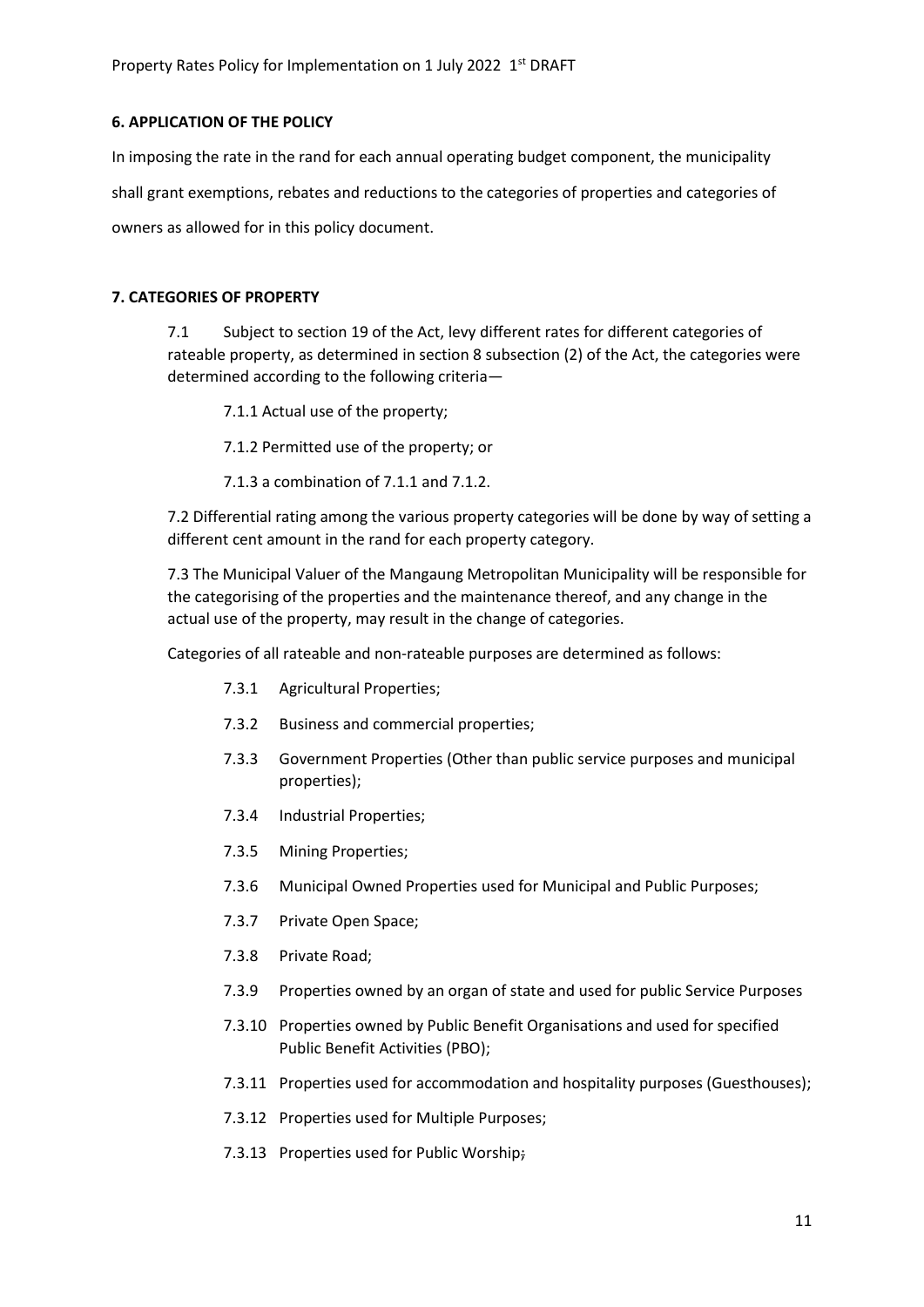- 7.3.14 Public service Infrastructure Properties (PSI);
- 7.3.15 Residential Properties;
- 7.3.16 Township Development Properties;

#### **8. CATEGORIES OF OWNERS**

For the purpose of granting exemptions, reductions and rebates in terms of clause 12, 13 and 14 of this Policy and in terms of section 15 (2) of the Act respectively the following categories of owners of properties are determined: -

(a) Those owners who qualify and who are registered as indigent in terms of the adopted indigent policy of the Municipality;

(b) Those owners who do not qualify as indigent in terms of the adopted indigent policy of the municipality but whose monthly income is less than the amount annually determined by the municipality in its budget;

- (c) Owners dependent on pensions or social grants for their livelihood;
- (d) Owners of property situated in an area affected by
	- i A disaster within the meaning of the Disaster Management Act, 2002 (Act No 57 of 2002); or
	- ii Serious adverse social or economic conditions.
- (e) Owners of farm properties used for agricultural purposes; and
- (f) Child Headed Families where any child of the owner or child who is a blood relative of the

owner of the property, is responsible for the care of siblings or parents of the household;

- (g) Owners of farm properties that are used for residential purposes;
- (h) Owners of smallholdings used for residential purposes, and

#### **9 PROPERTIES USED FOR MULTIPLE PURPOSES**

The following criteria will apply to the rating of multiple use properties within the Municipality:

a. Apportionment of the market value of a property to the different purposes for which the property is used: and

b. Application of the relevant rate to each of the components of the property, based on its value.

#### **10. IMPROVEMENTS ENCROACHING OVER BOUNDARIES**

- a) The Municipal Valuer must nominate the "Parent" property.
- b) The other properties, "Children", will be linked to the "Parent".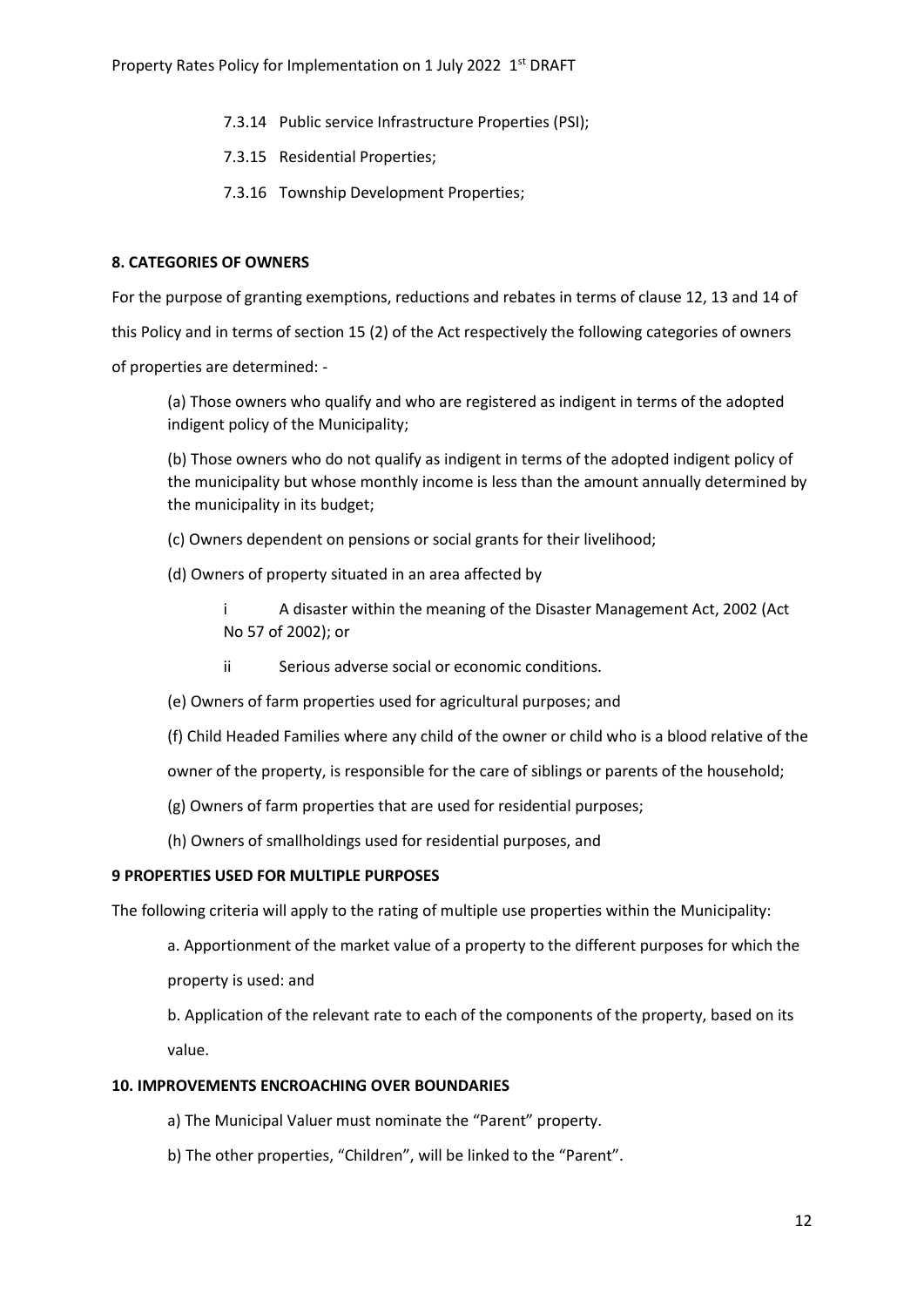c) The family of properties must be valued as an economic unit.

d) The "Children" will have nominal values.

e) The category of the "Children" will be the same as the "Parent"

#### **11. MUNICIPAL PROPERTIES**

11.1 In terms of section 7(2)(a)(i) of MPRA no rates will be levied on property owned and used by the municipality. However, where municipal properties are leased, the lessee will be responsible for the payment of determined rental.

In instances where the rental is non-market related, property rates will be levied in addition to the contractual rental.

# **12. EXEMPTIONS AND IMPERMISSIBLE RATES**

12.1 Public Service Infrastructure Properties:

Public Service Infrastructure properties as defined under section 1 of the Act read in conjunction with section 11(1)(b) and 17(1) be levied at market value less 30%. The following Public Service Infrastructure properties are however excluded in terms of section 17 (1) (aA) and therefore is considered impermissible to levy rates:

a) National, provincial or other public roads on which goods, services or labour move

across a municipal boundary;

b) Water or sewer pipes, ducts or other conduits, dams, water supply reservoirs, water treatment plans or water pumps forming part of a water or sewer scheme serving the public;

c) Railway lines forming part of a national railway system;

d) Runways, aprons and the air traffic control unit at national or provincial airports,

including the vacant land known as the obstacle free zone surrounding these, which

must be vacant for air navigation purposes;

e) A right registered against immovable property in connection with infrastructure

mentioned in paragraphs a) to e) above.

12.2 Impermissible Rates:

In terms of section 17(1) of the Act the municipality may, inter alia, not levy a rate:-

(a) On those parts of a special nature reserve, national park or nature reserve within the meaning of the National Environmental Management: Protected Areas Act, 2003 (Act no 57 of 2003) or of a national botanical garden within the meaning of the National Environmental Management: Biodiversity Act, 2004, which are not developed or used for commercial, business, agricultural or residential purposes.

(b) On mining rights or a mining permit within the meaning of the Mineral and Petroleum Resources Development Act, 2002 (Act 28 of 2002), excluding any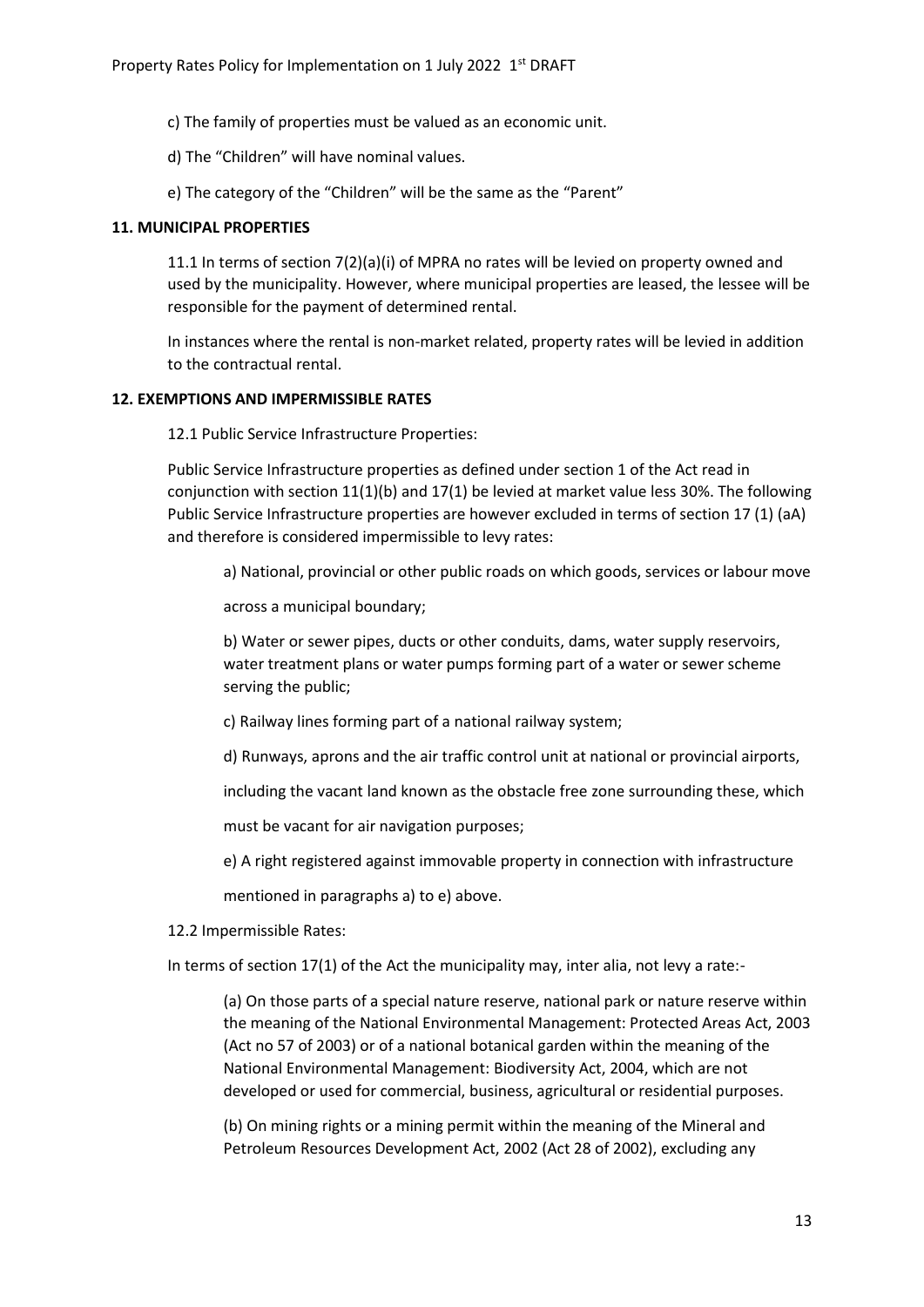building, other immovable structures and infrastructure above the surface of the mining property, required for the purposes of mining.

(c) On a property belonging to a land reform beneficiary or his or her heirs, dependants or spouse provided that this exclusion lapses

> (i) ten years from the date on which such beneficiary's title was registered in the Office of the Registrar of Deeds or

(ii) upon alienation of the property by the land reform beneficiary or his or her heirs, dependants or spouse

(d) on the first R 15 000 of the market value of a property assigned in the valuation roll or supplementary valuation roll of a municipality to a category determined by the municipality –

(i) for residential purposes; or

(ii) for properties used for multiple purposes, provided one or more components of the property is used for residential purposes; or

(e) On a property registered in the name of and used primarily as a place of worship by a religious community, including an official residence registered in the name of that community which is occupied by the office-bearer of that community, who officiates at services at that place of worship.

(f) The exclusion from rates of a property referred to in subsection 17 (1) (i) of the Act as amended, lapses if the property-

(i) is disposed of by the religious community owing it; or

(ii) is no longer used primarily as a place of public worship by a religious community or, in the case of an official residence contemplated in that subsection, is no longer used as such an official residence.

(g) If the exclusion from rates of a property used as such an official residence lapses, the religious community owing the property becomes liable to the municipality concerned for any rates that, had it not been for subsection 17 (1) (i), would have been payable on the property, notwithstanding section 78, during the period of one year preceding the date on which the exclusion lapsed.

(h) The amount for which the religious community becomes liable in terms of paragraph (g) must be regarded as rates in arrears, and the applicable interest on that amount is payable to the municipality.

# 12.3 Public Benefit Organisations (PBO's):

12.3.1 All possible benefitting organisations must apply annually for exemptions. All applications must be addressed in writing to the municipality by 31 May for the financial year prior of which the rate is levied. If the exemption applied for is granted the exemption will apply for the full financial year starting on 01 July each financial year.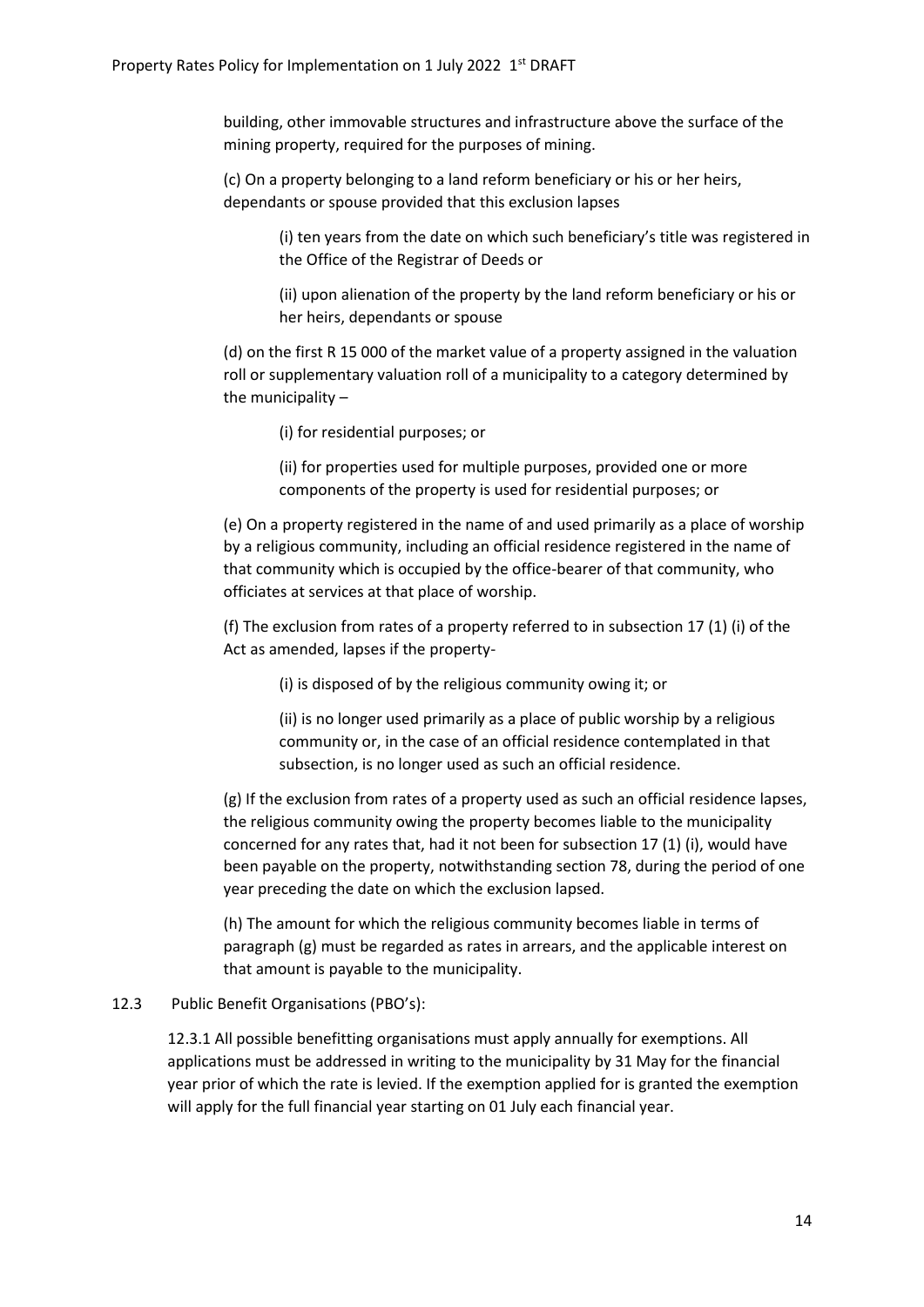12.3.2 Public Benefit Organisations must attach a SARS tax exemption certificate issued by the South African Revenue Services (SARS) as contemplated in Part 1 of the Ninth Schedule of the Income Tax Act, 1962 (No 58 of 1962) to all applications.

12.3.3 The municipality retains the right to refuse the exemption if the details supplied in the application form were incomplete, incorrect or false.

# **13. REDUCTIONS**

13.1 In addition to the impermissible rate on the first R15 000 of the market value of residential

properties provided in section 17(1)(h) of the MPRA an additional reduction as per the tariff

schedule will be applicable to all residential properties.

13.2 Reductions as contemplated in section 15 of the Act will be considered on an ad-hoc basis

in the event of the following: -

13.2.1 Partial or total destruction of a property;

13.2.2 Disasters as defined in the Disaster Management Act, 2002 (Act 57 of 2002).

13.3 The extent of the reductions implemented in terms of 13.1 to 13.2 must annually be determined by the municipality and included in the annual budget.

13.4 The following conditions shall be applicable in respect of 13.2: -

13.4.1 The owner referred to in 13.2.1 shall apply in writing for a deduction and the onus will rest on such applicant to prove to the satisfaction of the municipality that his property has been totally or partially destroyed. He/she will also have to indicate to what extent the property can still be used and the impact on the value of the property.

13.4.2 Property owners will only qualify for a rebate if affected by a disaster as referred to in the Disaster Management Act, 2002 (Act 57 of 2002).

13.4.3 A maximum reduction to be determined on an annual basis shall be allowed in respect of both 13.2.1 and 13.2.2. For the current financial year, the maximum reduction is determined as 80%.

13.4.4 An ad-hoc reduction will not be given for a period in excess of 6 months, unless the

municipality gives further extension on application.

13.4.5 If rates were paid in advance prior to granting of a reduction the municipality will give credit to such an owner as from the date of reduction until the date of lapse of the reduction or the end of the period for which payment was made whichever occurs first.

## **14. REBATES**

#### **14.1 Categories of owners**

Indigent owners and child-headed families will receive a 100% rebate from rates:-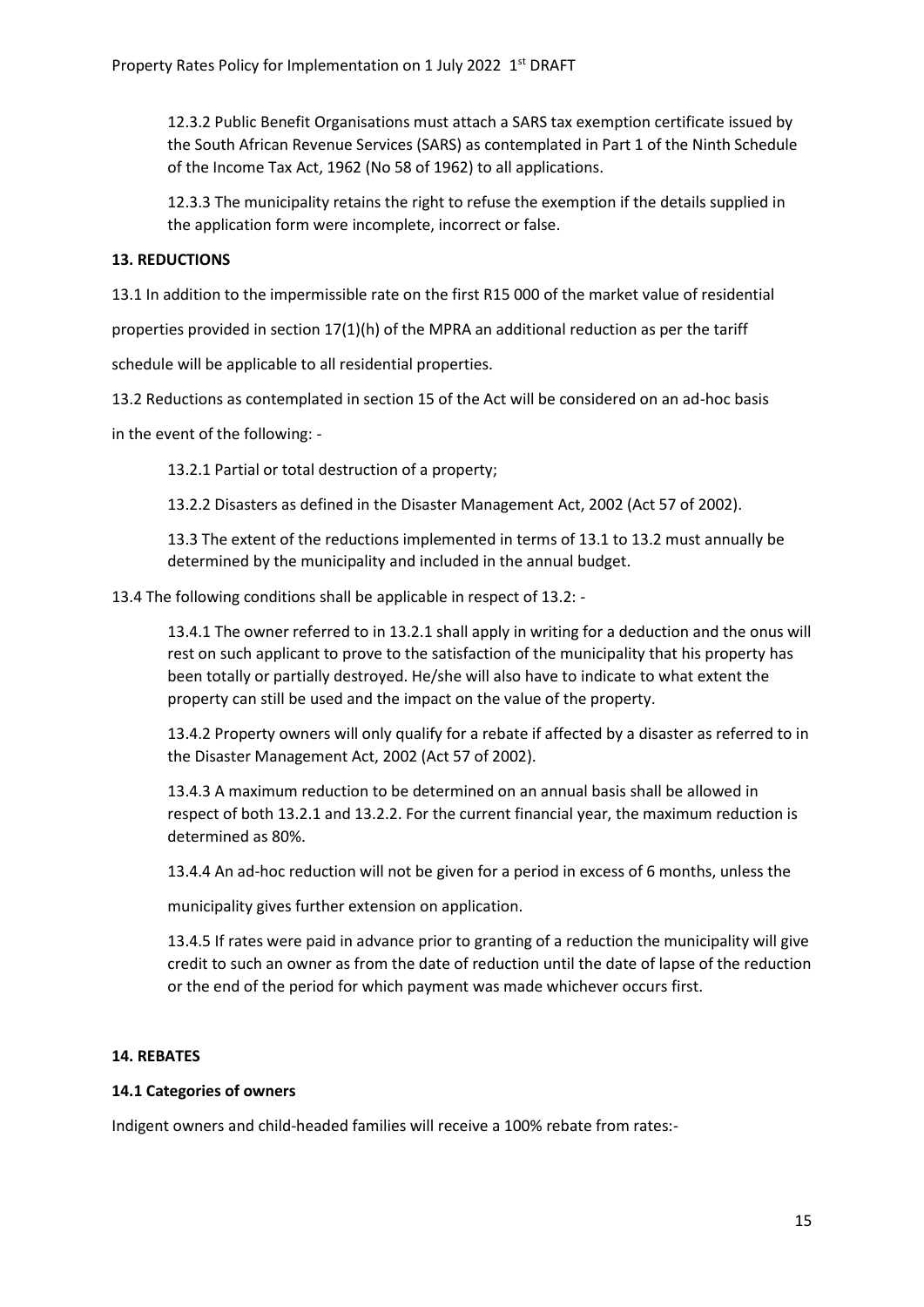## (a) Indigent Owners

Owners who qualify and who are registered as indigents in terms of the adopted indigent policy of the municipality. If qualifying in terms of the indigent policy this 100% rebate will automatically apply during the period while registered as an indigent.

(b) Agricultural Property Rebate

i In terms of section 84 of the Act the Minister for Provincial and Local Government, and in occurrence of the Minister of Finance as required through section 19 of the Act, may determine that a rate levied by the Council on a category of non-residential property may not exceed the ratio to the rate on residential property. In the absence of any such promulgation the municipality will apply the standard ratio for agriculture properties as 1:0.25 (75% rebate on the tariff for residential properties).

ii No other rebates will be granted to properties that qualify for the agricultural rebate. For the avoidance of doubt, properties that qualify for the agricultural rebate will not be entitled to the residential exemption as set out in clause 13.1 of this policy.

(c) Child-Headed Families

i Families headed by children will receive a 100% rebate for paying rates, according to monthly household income. To qualify for this rebate, the head of the family must: -

- a. occupies the property as his/her normal residence;
- b. not be older than 18 years old of age;
- c. still be a scholar or jobless; and

d. be in receipt of a total monthly income from all sources not exceeding an amount to be determined by the Municipality. For the current financial year this amount is determined to be equal to three state pensions as promulgated by National Minister of Finance in his Budget for the current financial year;

- ii The family head must apply on a prescribed form for registration as a child headed household and must be assisted by the municipality with completion of the application form. If qualifying, this rebate will automatically apply and no further application is thus required.
- (d) Retired and Disabled Persons Rate Rebate

Retired and disabled persons who meet the following requirements may apply for a rebate: -

i The property must be registered in the name of the applicant or the usufruct of the property must be established in the name of the applicant;

ii The owner must be sixty (60) years of age or in receipt of a disability pension from the Department of Welfare and Population Development;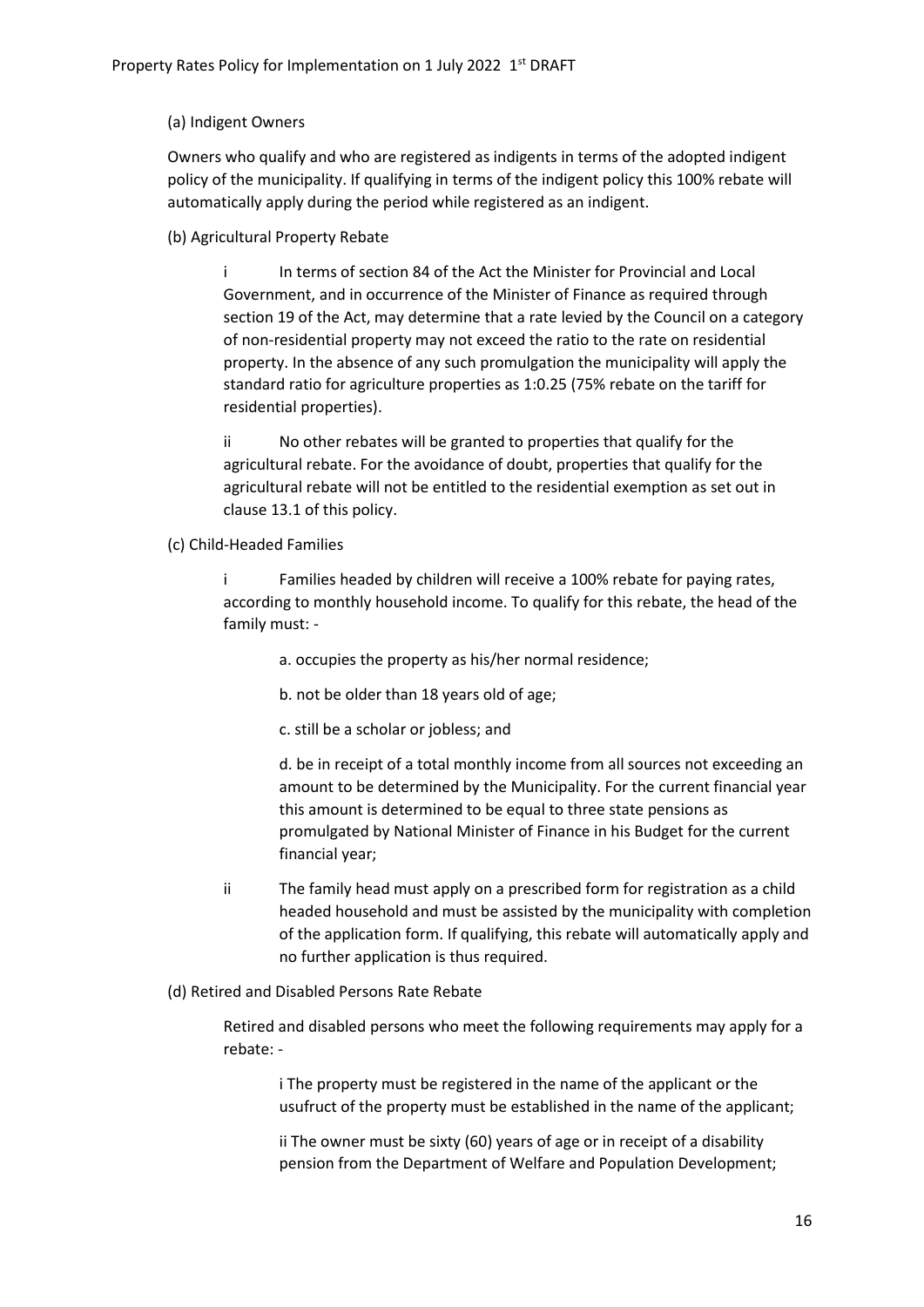iii The owner must occupy the relevant property. Where the owner is unable to occupy the property due to no fault of his own, the spouse or minor children may satisfy the occupancy requirement.

iv In the case of a semi-detached house, of which a section is rented out, only the rates paid for that section occupied by the owner is subject to rebates;

v If the owner is a disabled person who receives a disability grant from the government or a person who, due to medical reasons, had to take early retirement, the age requirement as in section 14.1(d)(ii) will not apply.

vi The Municipality grants a rebate, to be determined on an annual basis, for retired and disabled persons that do not qualify in terms of Council's Indigent Policy;

vii Property owners must apply for a rebate on a prescribed form as stipulated by the municipality. If the rebate applied for is granted, the rebate will apply for the remainder of the financial year.

viii The Municipality retains the right to refuse the granting of rebates if the details supplied in the application were incomplete, incorrect or false.

ix Applications as intended in paragraph viii must be accompanied by the following

information: -

a. a certified copy of the identity document of the owner or any other proof of the owner's age which is acceptable to the Municipality;

b an affidavit from the owner

c If the owner is a disabled person, satisfactory proof submitted to the Municipality that the relevant person receives a disability pension payable by the state; and

x proof of early retirement if the owner has retired at an earlier stage due to medical reasons

xi The rebate of the rateable value for residential properties of qualifying senior citizens and disabled persons as per the tariff schedule will only be applicable on properties with a value that does not exceed R2 000 000 (Two million Rand only).

xii The municipality retains the right to refuse the rebate or exemption if the details supplied in the application form were incomplete, incorrect or false.

## (e) Bloemdustria

i Council may grant a rebate to rateable properties situated in Bloemdustria;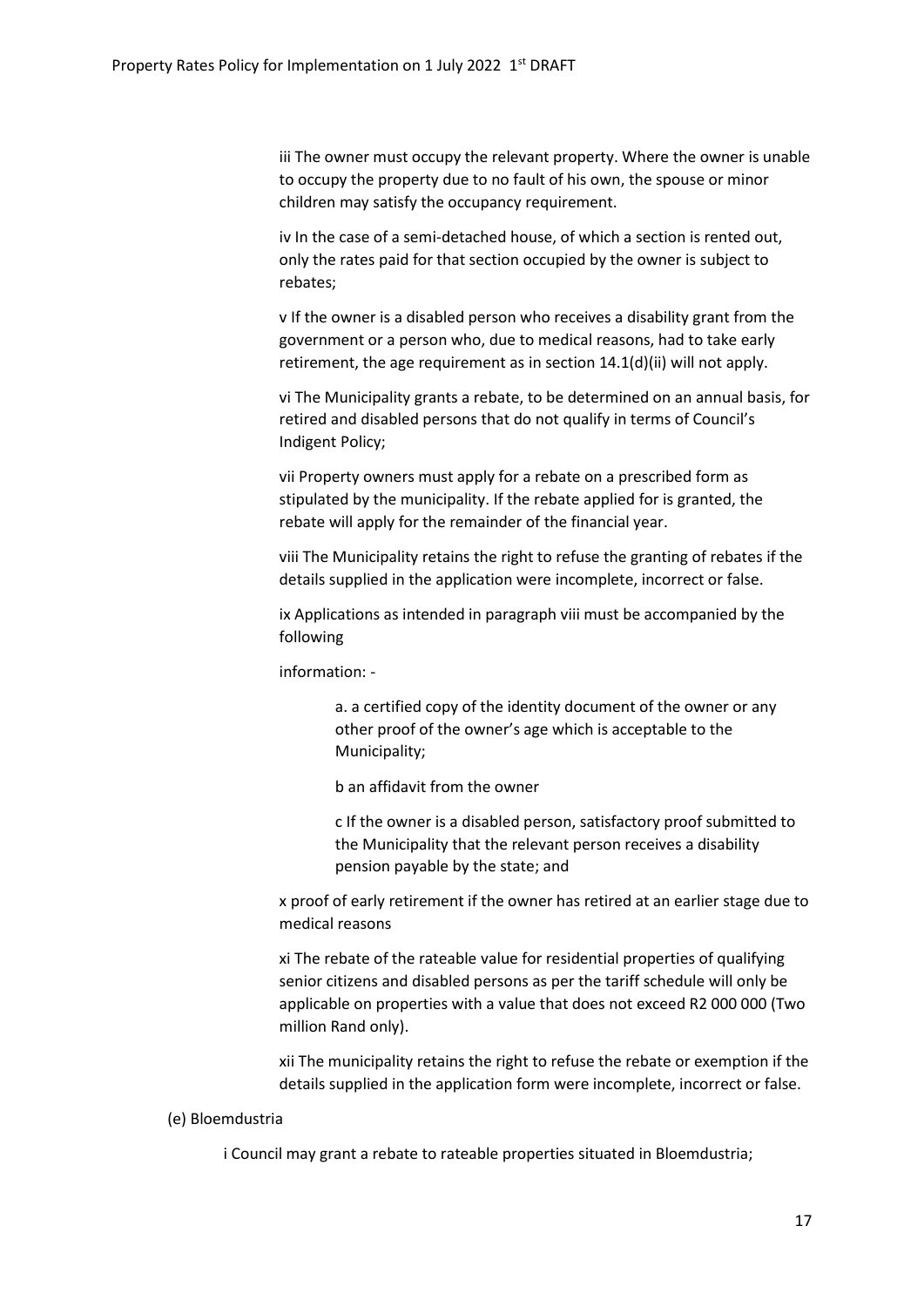ii In determining the annual rebate the municipality shall take into consideration all relevant and applicable circumstances

14.2 The extent of rebates granted in terms of 14.1 must annually be determined by the municipality

and included in the annual budget.

#### **15. SPECIAL RATING AREAS**

15.1 A municipality may by resolution of its council:

(a) Determine an area within that municipality as a special rating area;

(b) levy an additional rate on property in that area for the purpose of raising funds for improving or upgrading that area; and

(c) Differentiate between categories of properties when levying an additional rate referred to in paragraph (b).

15.2 Before determining a special rating area, a municipality must-

(a) Consult the local community, including on the following matters;

- (i) The proposed boundaries of the area; and
- (ii) The proposed improvement or upgrading of the area; and

(b) Obtain the consent of the majority of the members of the local community in the proposed special rating area who will be liable for paying the additional rate.

15.3 When a municipality determines a special rating area, the municipality-

(a) Must determine the boundaries of the area;

(b) Must indicate how the area is to be improved or upgraded by funds derived from the additional rate;

- (c) Must establish separate accounting and other record-keeping systems regarding-
	- (i) The revenue generated by the additional rate; and
	- (ii) The improvement and upgrading of the area; and

(d) May establish a committee composed of persons representing the community in the area to act as a consultative and advisory forum for the municipality on the improvement and upgrading of the area, provided representivity, including gender representivity, is taken into account when such a committee is established. Such a committee must be a subcommittee of the ward committee or committees in the area, if the municipality has a ward committee or committees in the area.

15.4 This section may not be used to reinforce existing inequities in the development of the

Municipality and any determination of a special rating area must be consistent with the objectives of the municipality's integrated development plan.

15.5 This section must be read with section 85 of the Municipal Systems Act if this section is applied to provide funding for an internal municipal service district established in terms of that section of the Municipal Systems Act.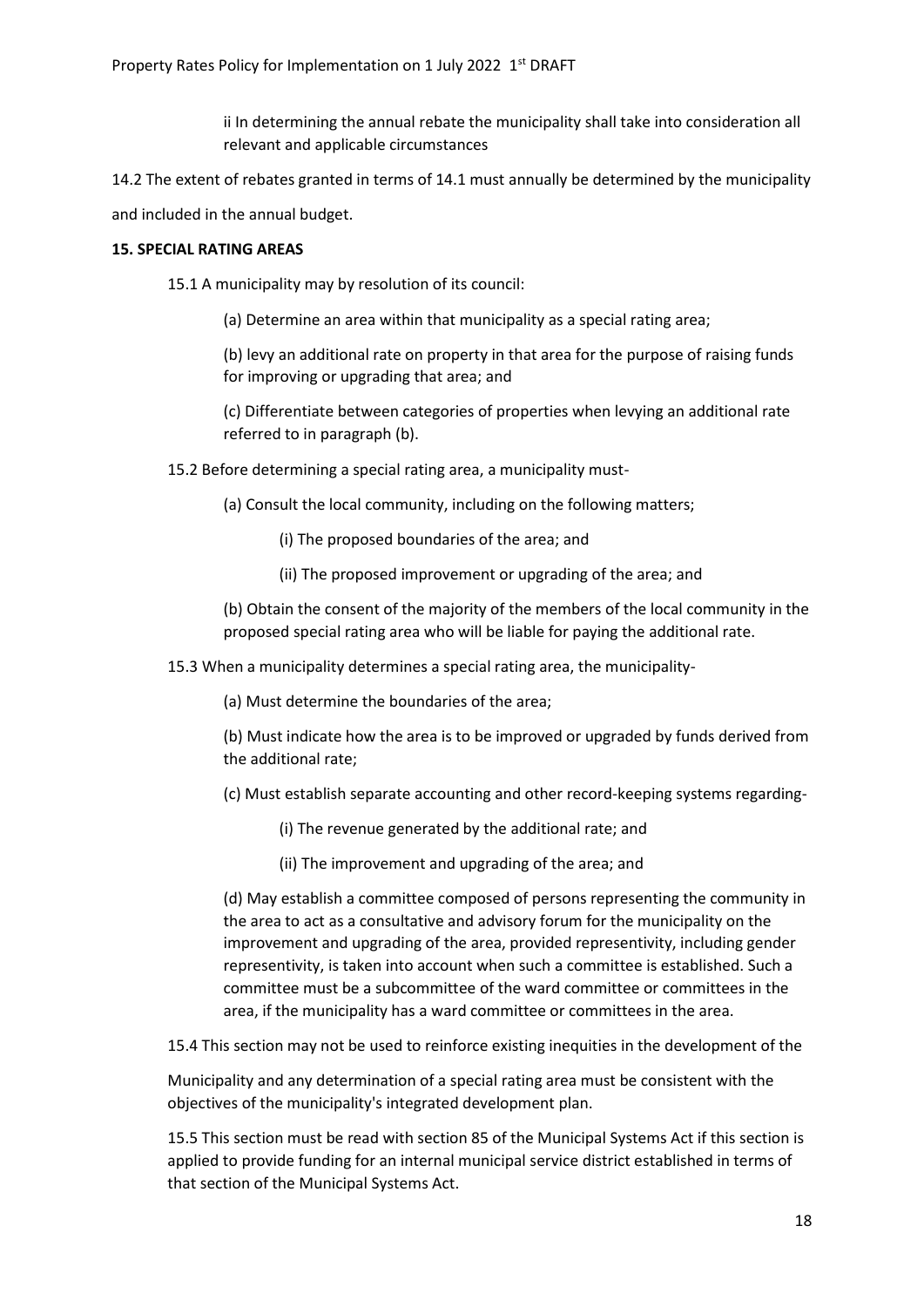# **16. PAYMENT OF RATES ON PROPERTY IN SECTIONAL TITLE SCHEMES**

16.1 A rate levied by a municipality on a sectional title unit is payable by the owner of the unit or the holder of the right contemplated in section 25 and 27 of the Sectional Titles Act.

16.2 A municipality may not recover the rate on a sectional title unit, or any part of such rate, from the body corporate controlling a sectional title scheme, except when the body corporate is the owner of any specific sectional title unit.

# **17. PAYMENT OF RATES**

17.1 Payments will be dealt with in accordance with the provisions of the municipality's Credit Control, Debt Collection and Indigent Policies.

17.2 Interest shall be paid to Council on rates which have not been paid within 30 days from the date on which such rates become due at a rate of 1% higher than prime rate for the period during which such rates remain unpaid after the expiry of the said period of 30 days.

17.3 The municipality will furnish each person liable for the payment of rates with a written account, which will specify -

- i the amount due for rates payable:
- ii the date on or before which the amount is payable;
- iii how the amount was calculated;
- iv the market value of the property; and
- v rebates, exemptions, reductions or phasing-in , if applicable.

17.4 A person liable for a rate must furnish the municipality with an address where correspondence can be directed to. A person is liable for the payment of a rate whether or not that person has received a written account. If a person has not received a written account, that person must make then necessary enquiries from the municipality.

17.5 In the case of a joint ownership the municipality shall consistently, in order to minimise costs and unnecessary administration, recover rates from one of the joint owners only provided that it takes place with the consent of the owners concerned.

17.6 An objection or appeal lodged in terms of section 50(6) or section 54(4) of the Municipal Property Rates Act No 6 of 2004, as amended, does not defer a person's liability for payment of rates beyond the date determined for payment.

## **18 FREQUENCY OF VALUATION**

18.1 The Municipality shall prepare a new valuation roll every four (4) years;

18.2 In accordance with the Act the Municipality, under exceptional circumstances, may request the MEC for Local Government and Housing in the Province to extend the validity of the valuation roll to five (5) years.

18.3 Supplementary valuations shall be done on a continual basis, but at least on an annual basis, in order to ensure that the valuation roll is maintained.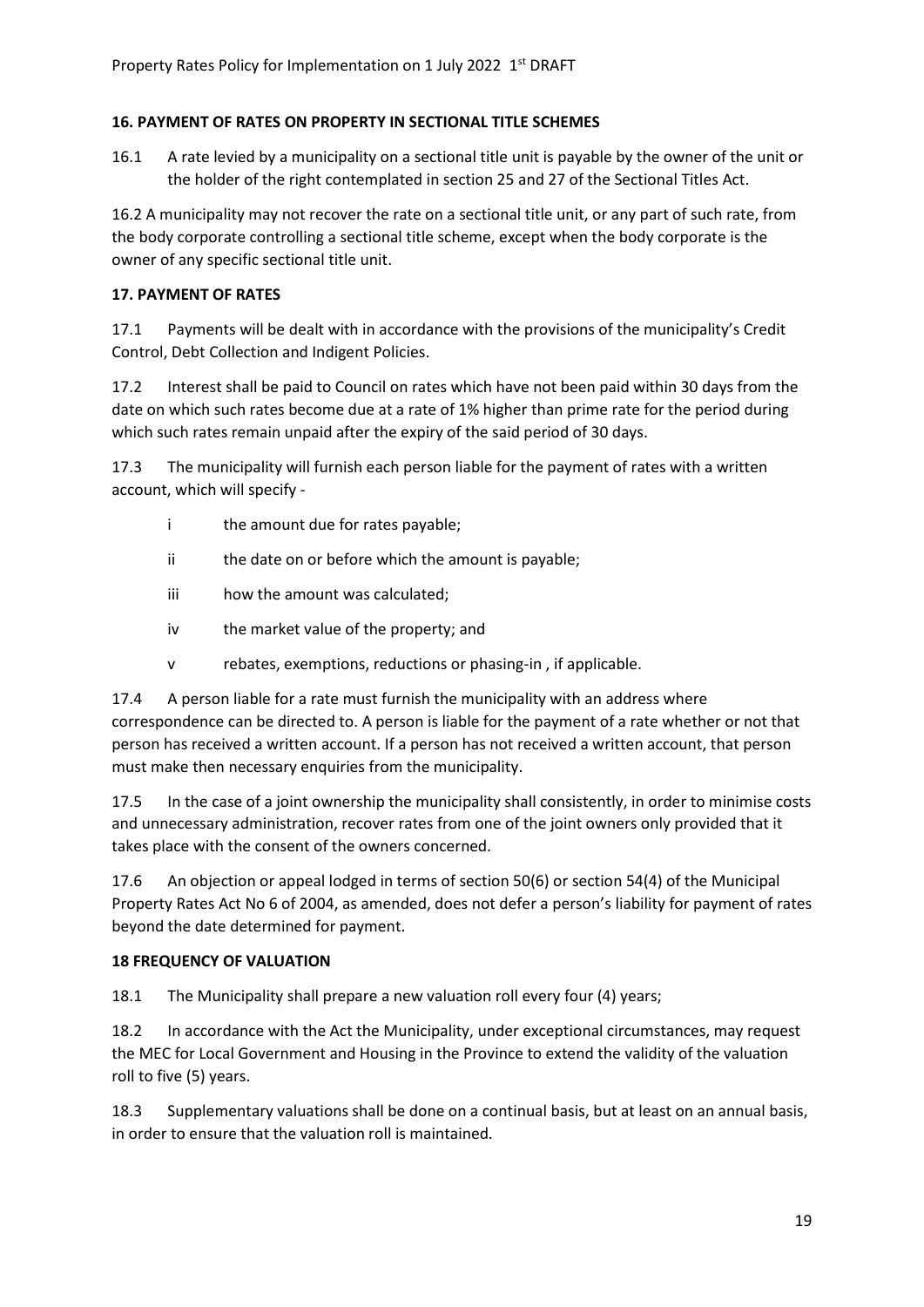# **19. COMMUNITY PARTICIPATION**

19.1 Before Council commands a new valuation in terms of the Act, a consultation process involving all interested groups will be undertaken during which the purpose and method of valuation will be explained.

19.2 Before the Municipality accepts the rates policy, the Municipal Manager will follow a process of public participation, as prescribed in chapter 4 of the Municipal Systems Act, and comply with the

following requirements: -

i Display the draft property rates policy continuously for a period of thirty (30) days at the Municipality's Head Office, satellite offices and on the website;

ii Publish a notice in the media stating that the Draft Property Rates Policy was compiled for submission to Council and that such a policy is available at the different municipal offices and on the website for public inspection;

iii Property Owners and interested persons may obtain a copy of the draft policy from the municipal office during office hours;

iv Property Owners and interested parties are invited to address written suggestions or

representations to the Municipality within the period prescribed in the notice;

v Council will consider all suggestions and/or representations received during the finalisation of the property rates policy.

## **20. REGISTER OF PROPERTIES**

20.1 The Municipality will compile and maintain a register in respect of all properties situated within the jurisdiction of the Municipality. The register will be divided into Part A and Part B;

20.2 Part A of the register will consist of the current valuation roll of the Municipality and will include all supplementary valuations done from time to time;

20.3 Part B of the register will specify which properties on the valuation roll or any supplementary valuation roll are subject to; -

- i Exemption from rates in terms of section 15 of the Act;
- ii Rebates or reductions in terms of section 15 of the Act;
- iii An exclusion referred to in subsection  $17(1)(a)$ ,  $(e)$ ,  $(g)$ ,  $(h)$ ,  $(and (i)$  of the Act.

20.4 The register will be open for inspection by the public at the following pay points during office hours and on the website of the Municipality:

| • Bram Fischer Pay Point      | Cnr Nelson Mandela Drive and Markgraaff Street,<br>Bloemfontein |
|-------------------------------|-----------------------------------------------------------------|
| • New Taxi Rank               | New Taxi Rank (Next to Pizza Parlour), Bfn                      |
| • Heidedal Pay Point          | Da Vinci Crescent, Heidedal                                     |
| • Leslie Monnanyane Pay Point | Regional Office, Rocklands, Mangaung                            |
| • Reahola Pay Point           | Reahola Centre, Botshabelo                                      |